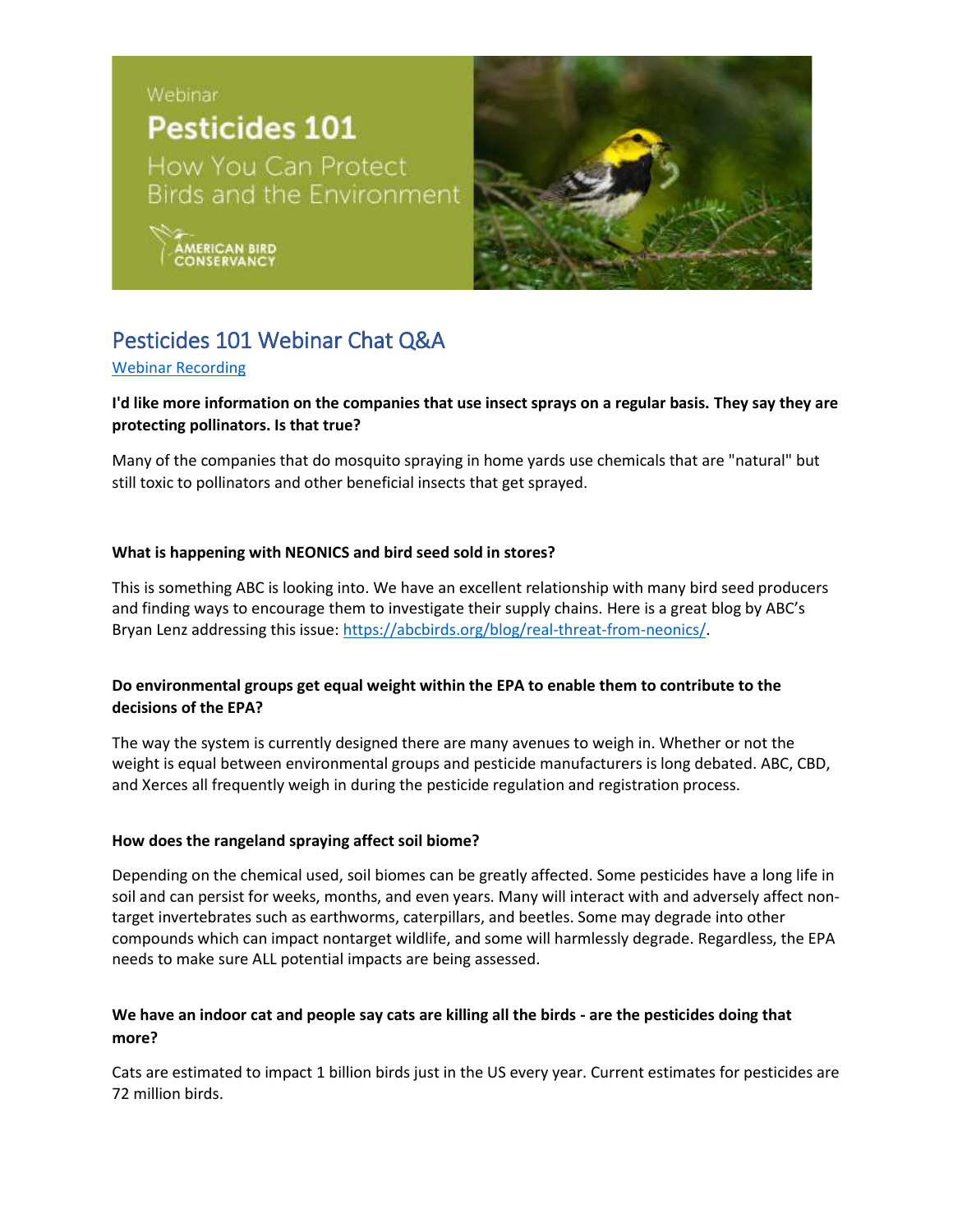

**Would either of those pieces of legislation [Protect America's Children from Toxic Pesticides Act and Saving America's Pollinators Act] help stop/ curb the horrific spraying of residential streets with "misting" of toxic chemicals to "kill mosquitoes"? Thank you.**

Neither of those pieces of legislation impacts the method of application of pesticides, but rather classes of chemicals themselves. Mosquito spraying is often legislated at a local level, so engaging with city and state level officials is a great way to express your concerns.

**Free ranging domestic cats are said to cause 2.4 billions of birds casualties in USA alone, which is many much more that those caused by pesticide. Why not focusing first on the management of this species which is the only one being alien wherever it occurs?**

We do also have a cats indoors program[: https://abcbirds.org/program/cats-indoors/.](https://abcbirds.org/program/cats-indoors/)

### **Do neonics attack the CNS of birds as well after they have eaten the insects? Or do they impact the health of birds in other ways?**

Hello! Neonics do attack the CNS of the birds when primarily ingested (eating a bug or berry or seed covered in neonics), but neonics have not been shown to bioaccumulate at levels which are widely threatening to birds. It does bioaccumulate in invertebrates. Much of that research has yet to be done!

**First, wasn't imidacloprid banned in NY state? Or was that a ban only for some uses or appliers. Second, the NY state bill to ban neonics failed to pass this years legislative session. A good fight was made by hundreds of environmental organizations to get it passed over the last 15 or more years but still, the bill failed. Big ag has a strong voice and they do not realize they are killing their own production ability.**

ABC was a strong supporter of the neonic seed treatment bill (S.699D) this session and we hope to see it introduced again! It is a long fight, but a fight worth winning.

### **Does the seed treatment become a systemic in the resultant plant?**

If by systemic you mean it infects the entire plant, the answer is yes. The pesticide is grown into every part of the plant including fruits, pollen, nectar, etc.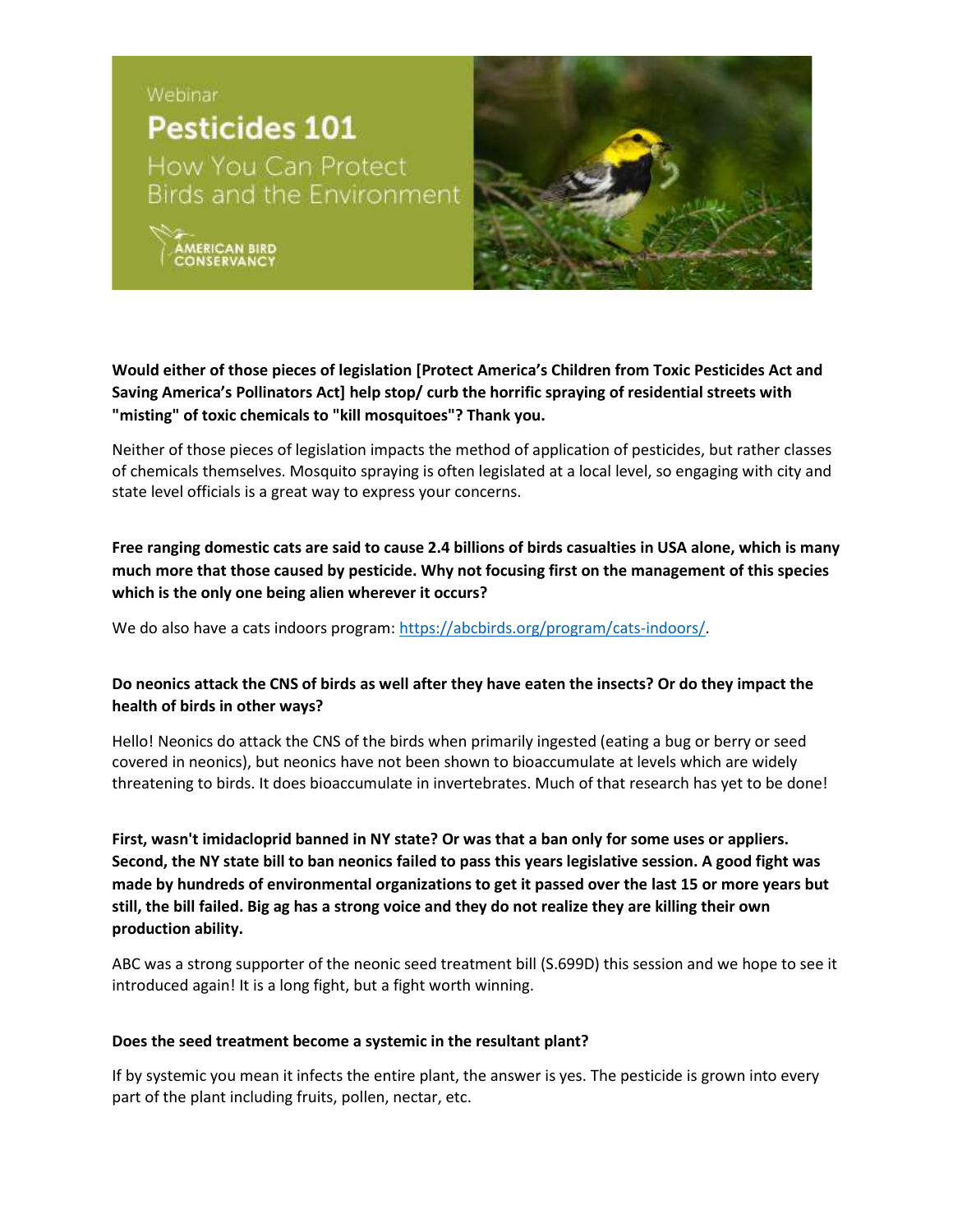**ERICAN BIRD**<br>NSERVANCY



### **Even collisions with windows and vehicles case more bird casualties than pesticides**

We also have a collisions program: [https://abcbirds.org/glass-collisions.](https://abcbirds.org/glass-collisions) We work to tackle various threats!

#### **Will you have "sign-on" Letters for other non-profits to protest these loop-holes?**

Yes! There are several "sign-on" letters led by ABC or partners. Please get in touch if your organization would like to sign-on.

**"Can you explain more about your (both ABC and CBD) letters of support for the suspension of use of anthraquinone (AQ, sold as Avipel) as a deterrent to sandhill crane depredation on planted corn? I very much understand the need for a critical look at pesticides and their effect on all organisms, but AQ has certainly been shown as not being a traditional "pesticide" as it does not and will not kill the bird; it has been shown to be safe in the quantities used. The only effective method left to farmers here in the upper Midwest – lethal depredation ("kill") permits from USDA – are demonstrably harmful to cranes! A broad-brush approach like this will inevitably lead to the ban of useful and effective biological agents when it is not necessary. And AQ for use on corn to deter cranes is very much necessary, as the call for hunting seasons is now being used more and more, and also not a solution for farmers and bad for North American cranes.**

Great question! The idea of a non-lethal bird repellent with few or mitigatable environmental risks is VERY important and something which is worth consideration. AQ unfortunately was found to be highly carcinogenic to humans and had other negative health risks for applicators. It was originally classified as a biopesticide due to its low risk to wildlife, but afterwards was reclassified as a conventional pesticide due to human health risks. The underlying theory of AQ, however, is admirable and should be further explored.

#### **Is there an acceptable way to eliminate disease carrying insects (e.g. mosquitoes carrying malaria)?**

This is something we are working on in Hawaii[: https://abcbirds.org/program/hawaii/mosquitoes/.](https://abcbirds.org/program/hawaii/mosquitoes/)